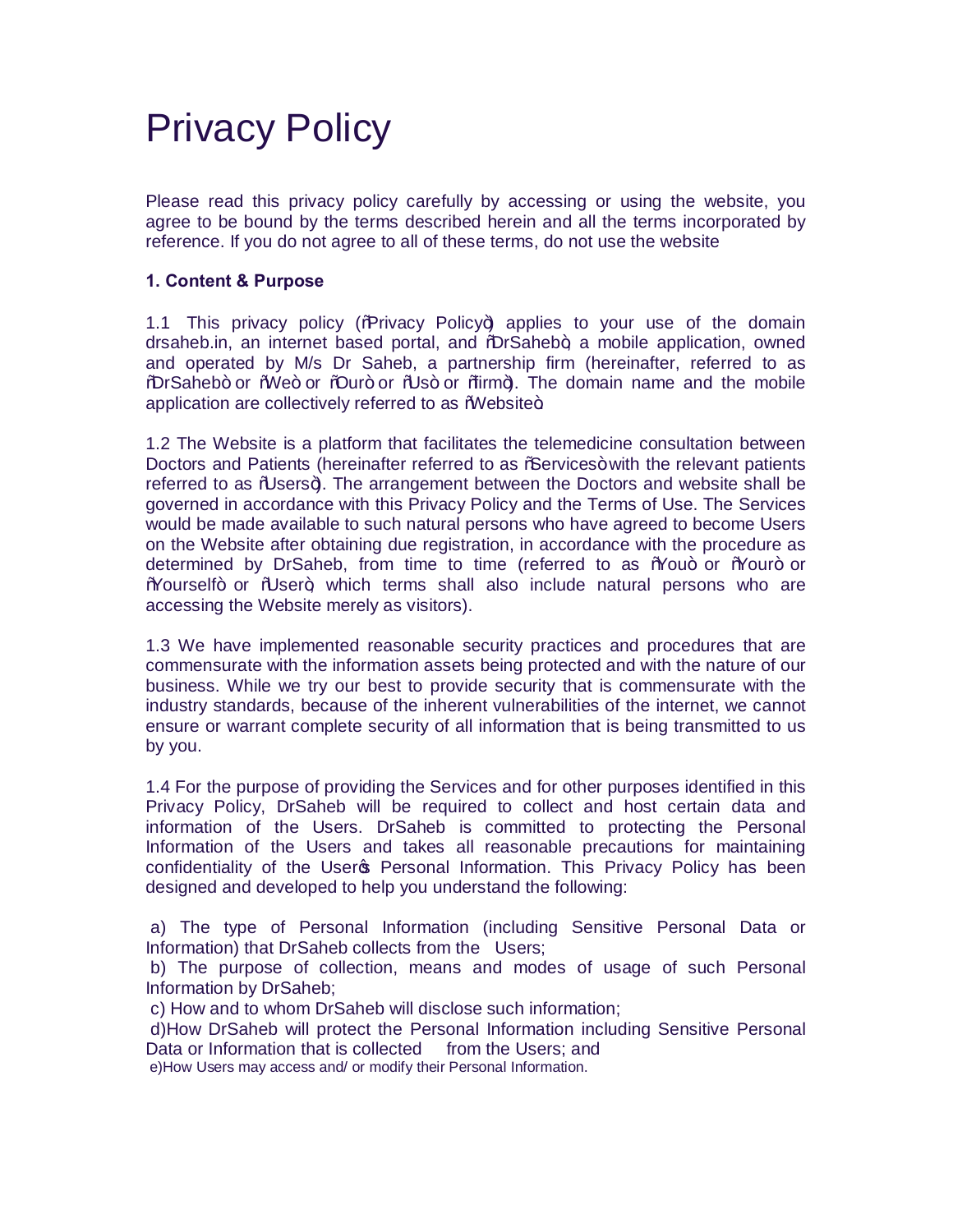1.5 This Privacy Policy shall apply to the use of the Website by all Users / Doctos. Accordingly, a condition of each User's use of and access to the Website and to the other services provided by DrSaheb to Users is their acceptance of this Privacy policy. Any User is required to read and understand the provisions set out herein prior to submitting any Sensitive Personal Data or Information to DrSaheb, failing which they are required to leave the Website immediately.

1.6This Privacy Policy is published in compliance of the (Indian) Information Technology Act, 2000 and the rules, regulations, guidelines and clarifications framed thereunder, including the (Indian) Information Technology (Reasonable Security Practices and Procedures and Sensitive Personal Data or Information) Rules, 2011.

## **2. What is the personal information?**

a). Whersonal Information+ means any information that relates to a natural person, which, either directly or indirectly, in combination with other information available with DrSaheb, is capable of identifying the person concerned.

b). % Sensitive Personal Data or Information+ means Personal Information of any individual relating to password; financial information such as bank account or credit card or debit card or other payment instrument details; physical, physiological and mental health condition; sexual orientation; medical records and history; biometric information; any detail relating to the above as provided to or received by DrSaheb for processing or storage. However, any data/ information relating to an individual that is freely available or accessible in public domain or furnished under the Right to Information Act, 2005 or any other law shall not qualify as Sensitive Personal Data or Information.

# **3. Types of personal information collected by DrSaheb:**

3.1 A User may have limited access to the Website and utilize some of the Services provided by DrSaheb without creating an account on the Website. Unregistered Users can access some of the information and details available on the Website. In order to have access to all the features and benefits on our Website, a User may be required to first create an account on our Website. As part of the registration process, DrSaheb may collect the following categories of Personal Information from the Users (hereinafter collectively referred to as %User Information+): i.Name;

ii. User ID; iii.Email address; iv.Address (including country and postal code); v.Gender; vi.Age; vii.Phone Number; viii.Password chosen by the User; ix.Valid financial account information; and x.Other details as the User may volunteer.

3.2 In order to avail the Services, the Users may be required to upload copies of their prescriptions, on the Website and/ or e-mail the same to Drsaheb in accordance with the Terms of Use and the prescriptions will be stored/ disclosed by DrSaheb only in the manner specified in this Privacy Policy and the Terms of Use. The term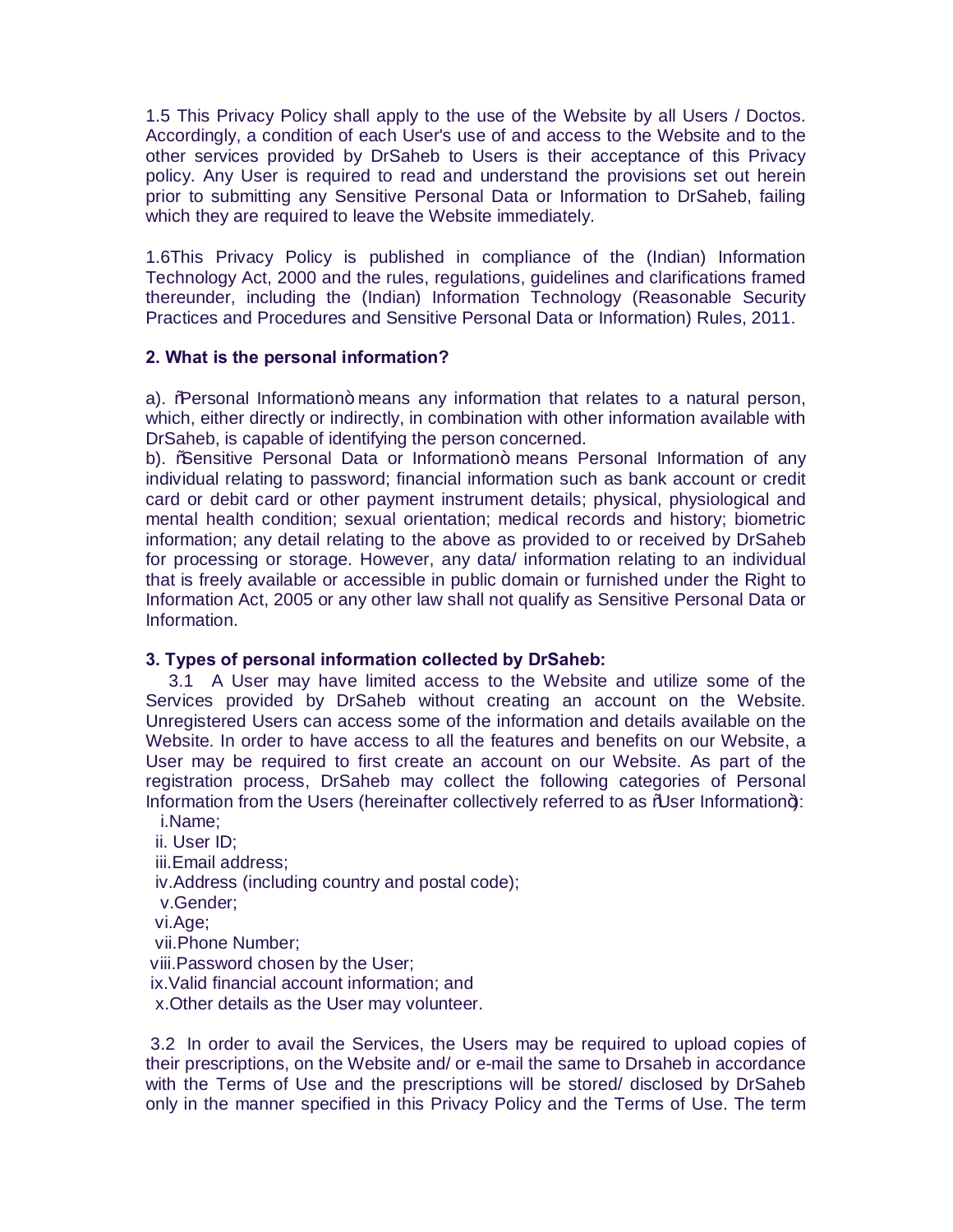"User Information" shall also include any such prescriptions uploaded or otherwise provided by Users.

3.3 DrSaheb may keep records of telephone calls received and made for making inquiries, orders, or other purposes for the purpose of administration of Services.

**3.4 Internet use:** DrSaheb may also receive and/or hold information about the User<sub>g</sub> browsing history as well as the Internet Protocol (IP) address of each User's computer (or the proxy server a User used to access the World Wide Web), User's computer operating system and type of web browser the User is using as well as the name of User's ISP. The Website uses temporary cookies to store certain data (that is not Sensitive Personal Data or Information) that is used by DrSaheb and its service providers for the technical administration of the Website, research and development, and for User administration.

3.5 The Website may enable User to communicate with other Users or to post information to be accessed by others, whereupon other Users may collect such data. DrSaheb hereby expressly disclaims any liability for any misuse of such information that is made available by visitors in such a manner.

3.5 DrSaheb does not knowingly collect Personal Information from children.

## **4. Purposes for which your information may be used:**

4.1 Drsaheb will retain User Information only to the extent it is necessary to provide Services to the Users. The information which website collects from you may be utilized for various business and/or regulatory purposes including for the following purposes:

a).Registration of the User on the Website;

b). Processing the User<sub>®</sub> orders / requests and provision of Services (including provision of safe Services);

c).Completing transactions with Users effectively and billing for the products/ Services provided;

d).Technical administration and customization of Website;

e). Ensuring that the Website content is presented to the Users in an effective manner;

f). Delivery of personalized information and target advertisements to the User;

g).Improvement of Services, features and functionality of the Website;

h). Research and development and for User administration (including conducting user surveys);

i). Dealing with requests, enquiries, complaints or disputes and other customer care related activities including those arising out of the Users greguest of the Services and all other general administrative and business purposes;

j).Communicate any changes in our Services or this Privacy Policy or the Terms of Use to the Users;

k).Verification of identity of Users and perform checks to prevent frauds; and

l).Investigating, enforcing, resolving disputes and applying our Terms of Use and Privacy Policy, either ourselves or through third party service providers.

# **5. Disclosure and transfer of your personal information:**

5.1 DrSaheb may need to disclose/ transfer User's Personal Information to the following third parties for the purposes mentioned in this Privacy Policy and the Terms of Use:

i. To Doctors and other service providers appointed by DrSaheb for the purpose of carrying out services on Drsahebos behalf under contract. Generally these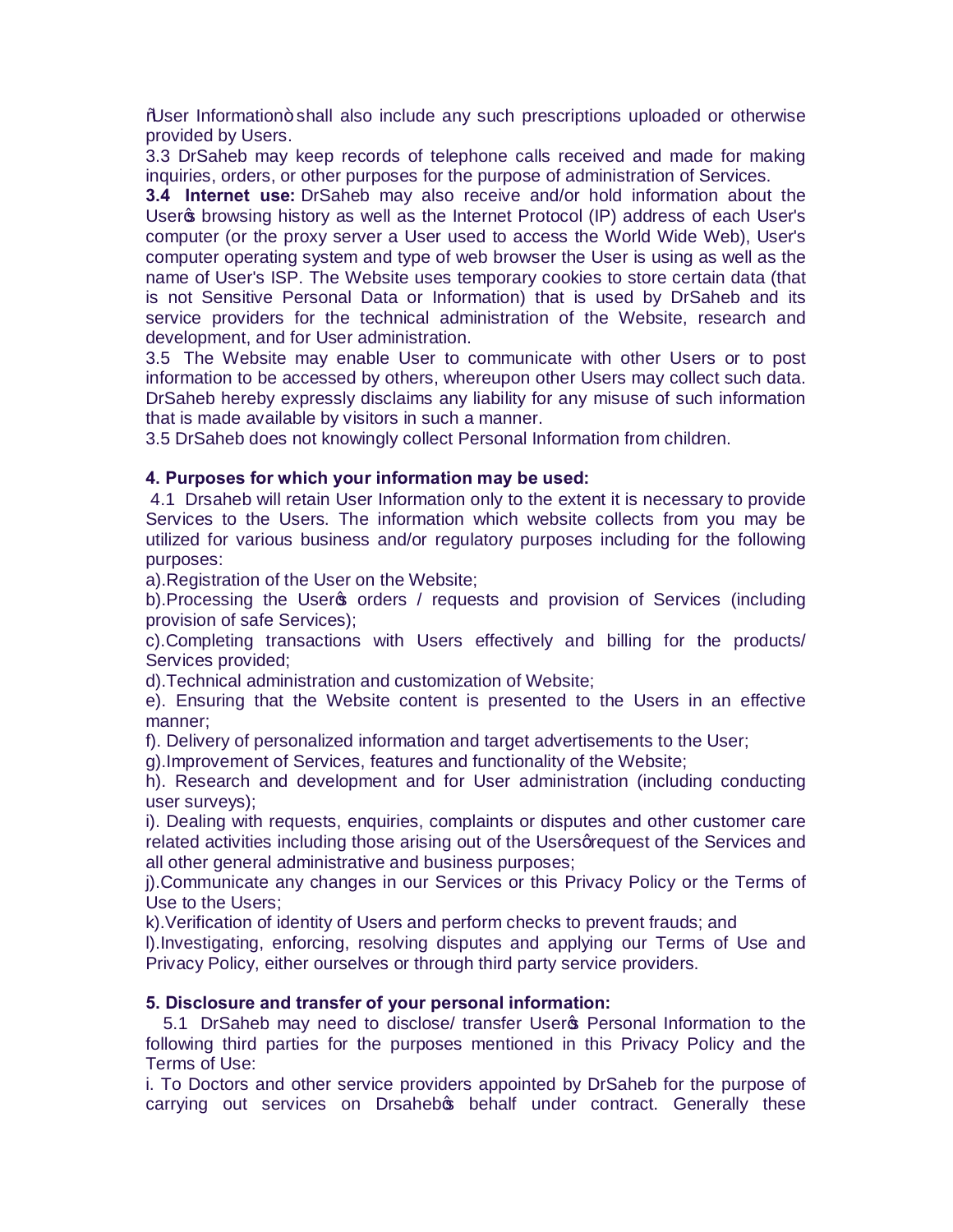contractors do not have any independent right to share this information, however certain contractors who provide services on the Website, including the providers of online communications services, will have rights to use and disclose the Personal Information collected in connection with the provision of these services in accordance with their own privacy policies.

ii. To government institutions/ authorities to the extent required a) under the laws, rules, and regulations and/ or under orders of any relevant judicial or quasi-judicial authority; b) to protect and defend the rights or property of DrSaheb; c) to fight fraud and credit risk; d) to enforce DrSaheb's Terms of Use (to which this Privacy Policy is also a part) ; or e) when Drsaheb, in its sole discretion, deems it necessary in order to protect its rights or the rights of others.

iii. If otherwise required by an order under any law for the time being in force including in response to enquiries by Government agencies for the purpose of verification of identity, or for prevention, detection, investigation including cyber incidents, prosecution, and punishment of offences.

5.2 DrSaheb makes all User Information accessible to its employees and data processors only on a need-to-know basis. All DrSaheb employees and data processors, who have access to, and are associated with the processing of User Information, are obliged to respect its confidentiality.

5.3 Non-personally identifiable information may be disclosed to third party ad servers, ad agencies, technology vendors and research firms to serve advertisements to the Users. Drsaheb may also share its aggregate findings (not specific information) based on information relating to the User internet use to prospective, investors, strategic partners, sponsors and others in order to help growth of DrSaheb's business.

5.4 Drsaheb may also disclose or transfer the User Information, to another third party as part of reorganization or a sale of the assets or business of a Drsaheb . Any third party to which DrSaheb transfers or sells its assets will have the right to continue to use the Personal Information and/ or other information that a User provide to us.

#### **6. Retention of the information:**

6.1 All the information collected/ stored under this Privacy Policy and Terms of Use is maintained by DrSaheb in electronic form on its equipment, and on the equipment of its employees. User Information may also be converted to physical form from time to time. Regardless of the manner of storage, Drsaheb will keep all User Information confidential and will use/ disclose it only the manner specified under the Privacy Policy and Terms of Use.

6.2 Part of the functionality of the Website is assisting the Dotors to maintain and organize such information to effect the service. DrSaheb may, therefore, retain and submit all such records to the appropriate authorities, or to Doctors who request access to such information.

6.3 Drsaheb will also ensure that User Information is not kept for a period longer than is required for the purposes for which it is collected or as required under any applicable law.

#### **7.Links to third-party advertisements:**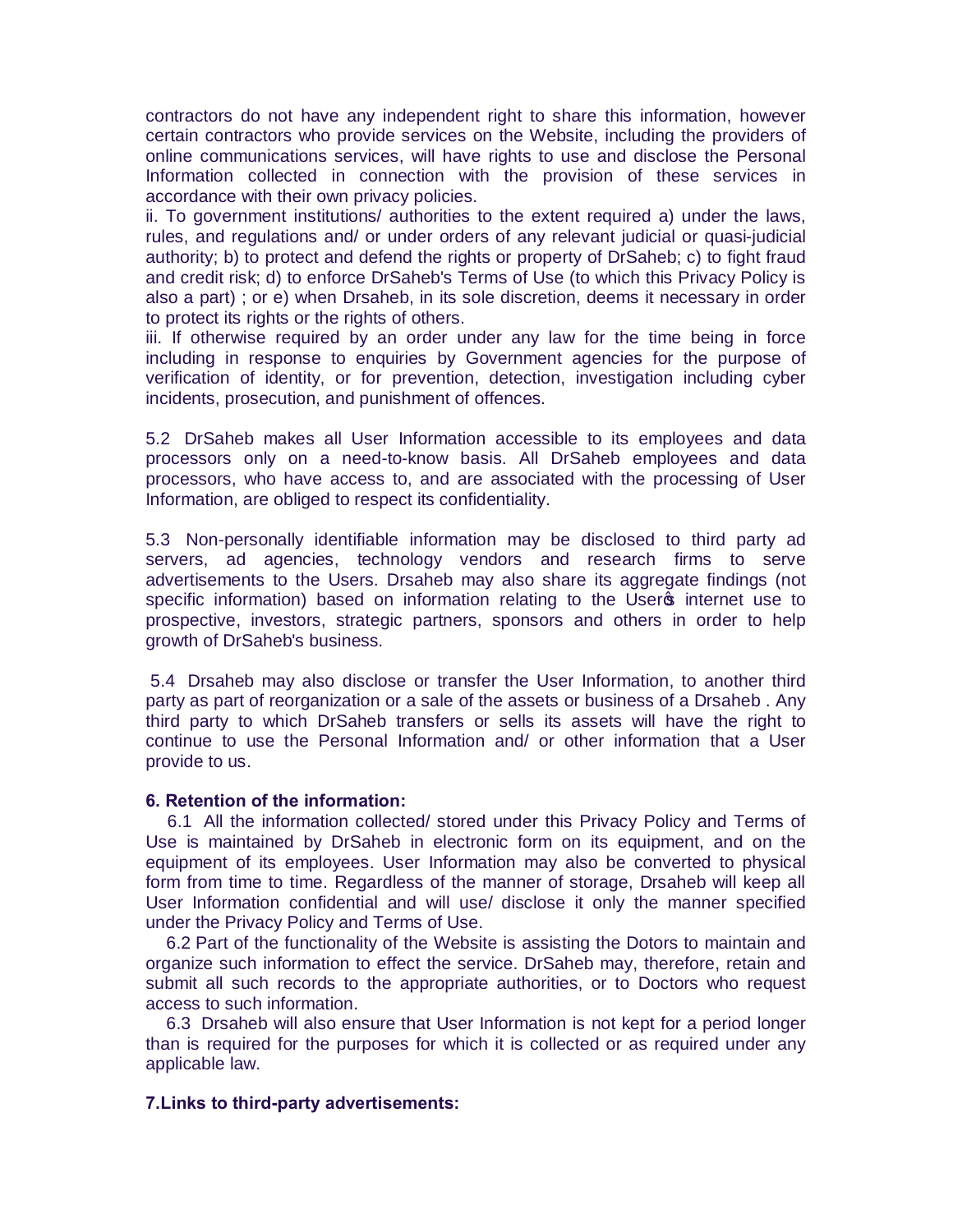a) The links to third-party advertisements, third party websites or any third party electronic communication services (referred to as *M*ahird Party Links+) may be provided on the Website which are operated by third parties and are not controlled by, or affiliated to, or associated with DrSaheb unless expressly specified on the Website.

b) If you access any such Third Party Links, we request you review the website  $\phi$ privacy policy. We are not responsible for the policies or practices of Third Party Links.

## **8.Security practices and procedures:**

8.1 DrSaheb adopts reasonable security practices and procedures to include, technical, operational, managerial and physical security control measures in order to protect the Personal Information in its possession from loss, misuse and unauthorized access, disclosure, alteration and destruction.

8.2 DrSaheb takes adequate steps to ensure that third parties to whom the Usersq Sensitive Personal Data or Information may be transferred adopt reasonable level of security practices and procedures to ensure security of Personal Information.

8.3 You hereby acknowledge that DrSaheb is not responsible for any intercepted information sent via the internet, and you hereby release us from any and all claims arising out of or related to the use of intercepted information in any unauthorized manner.

## **9.User's rights in relation to their personal information collected by DrSaheb:**

**9.1** All the information provided to DrSaheb by a User, including Sensitive Personal Data or Information, is voluntary. User has the right to withdraw his/ her/ its consent at any time, in accordance with the terms of this Privacy Policy and the Terms of Use, but please note that withdrawal of consent will not be retroactive.

9.2 Users can access, modify, correct and delete the Personal Information provided by them which has been voluntarily given by the User and collected by DrSaheb in accordance with this Privacy Policy and Terms of Use. However, if the User updates his/ her information, DrSahebmay keep a copy of the information which User originally provided to DrSaheb in its archives for User documented herein. In case the User seeks to update or correct, his/ her Personal Information, the User may exercise these rights by emailing DrSaheb at and communicate the change(s) for updating DrSaheb records.

9.3 If a User, as a casual visitor, has inadvertently browsed any other pages of this Website prior to reading the Privacy Policy and the Terms of Use, and such User does not agree with the manner in which such information is obtained, stored or used, merely quitting this browser application should ordinarily clear all temporary cookies installed by DrSaheb. All visitors, however, are encouraged to use the "clear cookies" functionality of their browsers to ensure such clearing/ deletion, as DrSaheb cannot guarantee, predict or provide for the behavior of the equipment of all the visitors of the Website.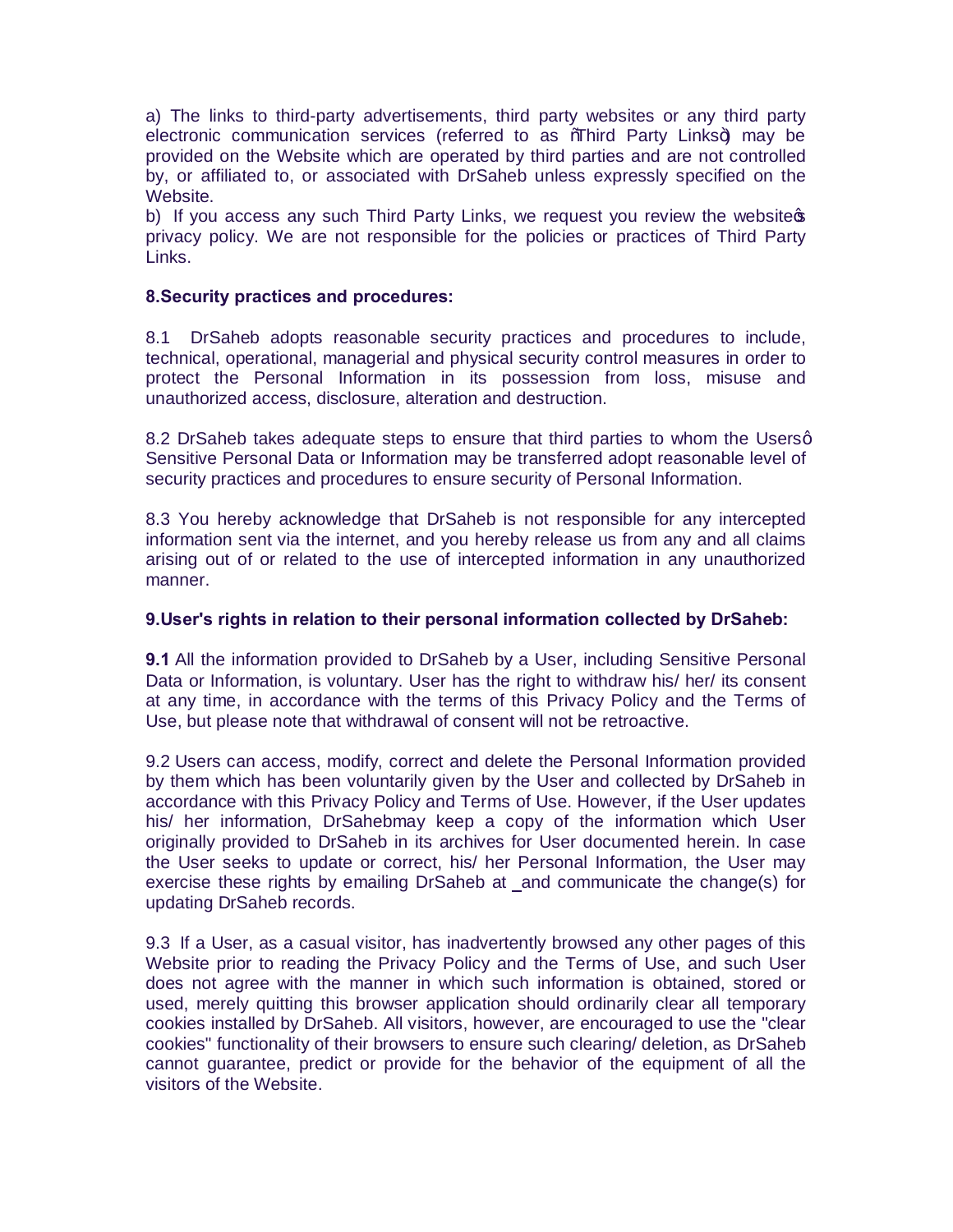9.4 If a User has inadvertently submitted any Personal Information to DrSaheb prior to reading the Privacy Policy and Terms of Use, and such User does not agree with the manner in which such information is collected, stored or used, then such User can ask DrSaheb, by sending an email to [garima79@yahoo.com](mailto:garima79@yahoo.com) containing the rectification required, whether DrSaheb is keeping Personal Information about such User, and every User is also entitled to require DrSaheb to delete and destroy all such information relating to such user (but not other Users) in its possession.

9.5 In case the User does not provide his/ her information or consent for usage of Personal Information or subsequently withdraws his/ her consent for usage of the Personal Information so collected, DrSaheb reserves the right to discontinue the services for which the said information was sought.

## **10. Addtional notes to the user:**

- · **DrSaheb does not exercise control over the sites displayed as search results or links from within its Services. These other sites may place their own cookies or other files on the Users' computer, collect data or solicit Personal Information from the Users, for which DrSaheb is not responsible or liable. Accordingly, DrSaheb does not make any representations concerning the privacy practices or policies of such third parties or terms of use of such websites, nor does DrSaheb guarantee the accuracy, integrity, or quality of the information, data, text, software, sound, photographs, graphics, videos, messages or other materials available on such websites. DrSaheb encourages the User to read the privacy policies of that website.**
- · **DrSaheb shall not be responsible in any manner for the authenticity of the Personal Information or Sensitive Personal Data or Information supplied by the User to DrSaheb or any Doctor. If a User provides any information that is untrue, inaccurate, not current or incomplete (or becomes untrue, inaccurate, not current or incomplete), or DrSaheb has reasonable grounds to suspect that such information is untrue, inaccurate, not current or incomplete, DrSaheb has the right to suspend or terminate such account at its sole discretion.**
- · **DrSaheb shall not be responsible for any breach of security or for any actions of any third parties that receive Users' Personal Information or events that are beyond the reasonable control of DrSaheb including, acts of government, computer hacking, unauthorized access to computer data and storage device, computer crashes, breach of security and encryption, etc.**
- · **The User is responsible for maintaining the confidentiality of the User's account access information and password. The User shall be responsible for all uses of the User's account and password, whether or not authorized by the User. The User shall immediately notify DrSaheb of any actual or suspected unauthorized use of the User's account or password.**
- · **DrSaheb will communicate with the Users through email and notices posted on the Website or through other means available through the Service, including text and other forms of messaging. The Users can ask DrSaheb, by sending an email to containing the rectification required.**

### **11.Changes in the privacy policy:**

DrSaheb may update this Privacy Policy at any time, with or without advance notice. In the event there are significant changes in the way DrSaheb treats User's Personal